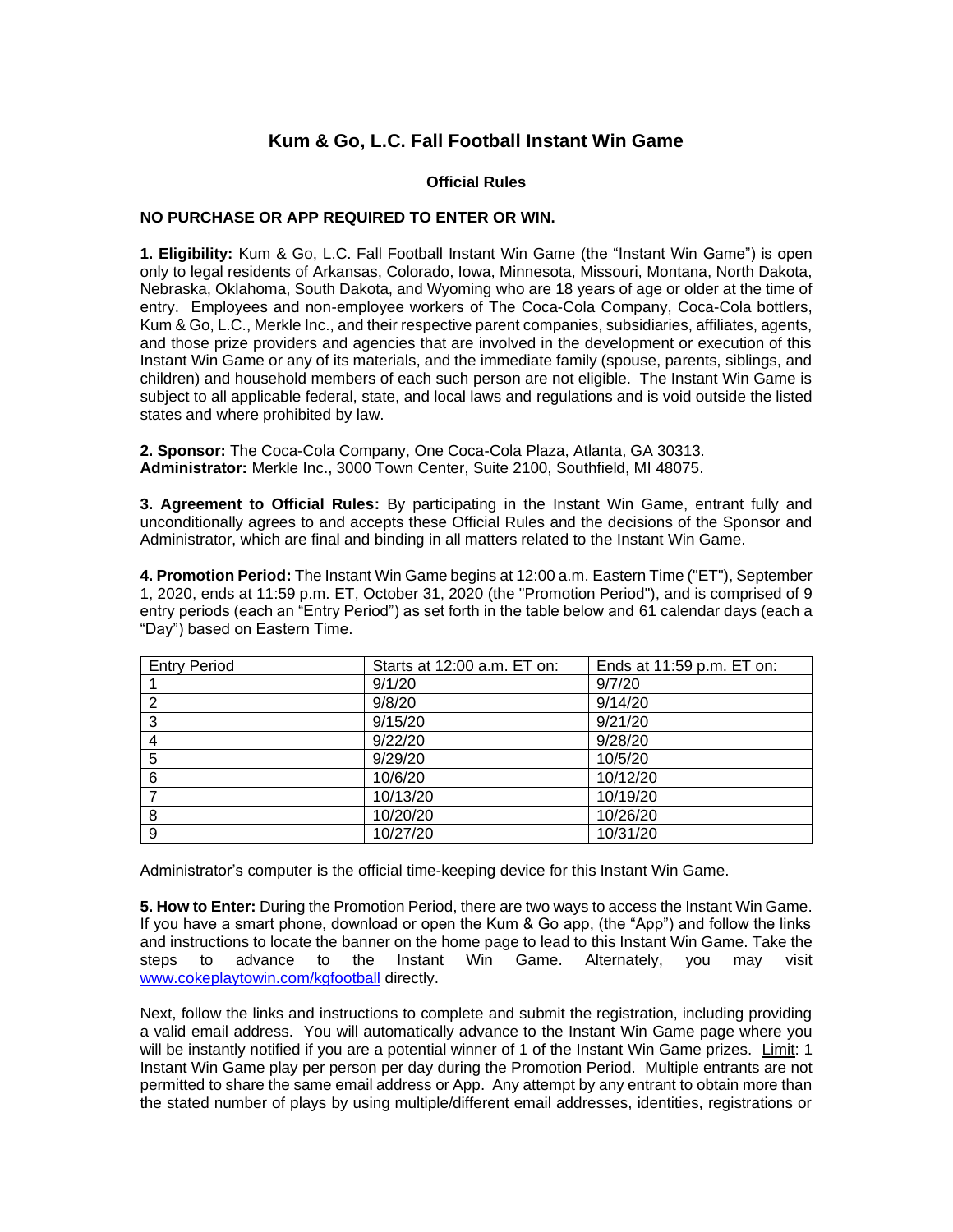logins, Apps, or any other methods will void that entrant's plays and that entrant may be disqualified. Any use of robotic, repetitive, automatic, programmed or similar play methods or agents (including, but not limited to, promotion entry services) will void all plays by that entrant. In the event of a dispute as to any online play, the authorized account holder of the email address used to play will be deemed to be the entrant. The "authorized account holder" is the natural person assigned an email address by an Internet access provider, online service provider or other organization responsible for assigning email addresses for the domain associated with the submitted address. Potential winners may be required to show proof of being the authorized account holders.

**6. ALL POTENTIAL WINNING PLAYS ARE SUBJECT TO VERIFICATION BY SPONSOR OR ADMINISTRATOR, WHOSE DECISIONS ARE FINAL. AN ENTRANT IS NOT A WINNER OF ANY PRIZE, EVEN IF THE INSTANT WIN GAME DISPLAYS A WINNING MESSAGE, OR EVEN IF ENTRANT RECEIVES AN EMAIL MESSAGE SAYING HE OR SHE WON UNLESS AND UNTIL ENTRANT'S ELIGIBILITY AND THE POTENTIAL WINNING PLAY HAVE BEEN VERIFIED AND ENTRANT HAS BEEN NOTIFIED THAT VERIFICATION IS COMPLETE. SPONSOR WILL NOT ACCEPT SCREEN SHOTS OR OTHER EVIDENCE OF WINNING IN LIEU OF ITS VALIDATION PROCESS. ANY PLAY THAT OCCURS AFTER THE SYSTEM HAS FAILED FOR ANY REASON IS DEEMED A DEFECTIVE PLAY, IS VOID, AND WILL NOT BE HONORED.**

**7. Instant Win Game Prize Selection and Verification of Potential Winners:** Potential winners must comply with all terms and conditions of these Official Rules. Winning is contingent upon fulfilling all requirements. Administrator is an independent judging organization whose decisions as to the administration and operation of the Instant Win Game and the selection of potential winners are final and binding in all matters related to the Instant Win Game. There will be 210 random, computer-generated winning times during the Promotion Period, 1 for each of the Instant Win Game prizes below. There will be one Grand, First, and Second Prize seeded per Entry Period. There will be one Third, Fourth, and Fifth Prize seeded per Day during the Promotion Period. If you are the first player to play the Instant Win Game at or after one of the randomly-generated times, you will be a potential instant winner of the prize indicated. Each potential winner will be required to provide the Administrator a mailing address (no P.O. Boxes) for prize fulfillment purposes within 5 days of the date notice or attempted notice is sent, in order to claim his/her prize and to fulfill any such other requirements as determined by Administrator. If a potential prize winner fails to provide the requested information, he/she may be disqualified and forfeit the prize. In the event that a potential winner of a prize valued at more than \$25 cannot be contacted, forfeits the prize or is disqualified for any reason, Administrator will select an alternate potential winner in a random drawing from among all remaining eligible entries, up to 3 alternates. If the alternate potential winners are disqualified, the applicable prize will not be awarded. Unclaimed or forfeited prizes valued at \$25 or less will remain un-awarded. Prizes will be fulfilled approximately 2 to 3 weeks after the conclusion of the Instant Win Game.

## **8. Prizes:**

9 GRAND PRIZES: A Coca-Cola Kettle Grill. Approximate Retail Value ("ARV"): \$171.

9 FIRST PRIZES: A Coca-Cola Wireless Bluetooth Color Changing Speaker. ARV: \$74.

9 SECOND PRIZES: A Coca-Cola Bean Bag Toss Game. ARV: \$56.

61 THIRD PRIZES: A Coca-Cola Grilling Spatula. ARV: \$18.

61 FOURTH PRIZES: A Coca-Cola Cutting Board. ARV: \$15.

61 FIFTH PRIZES: A Coca-Cola Embroidered Cap. ARV: \$9.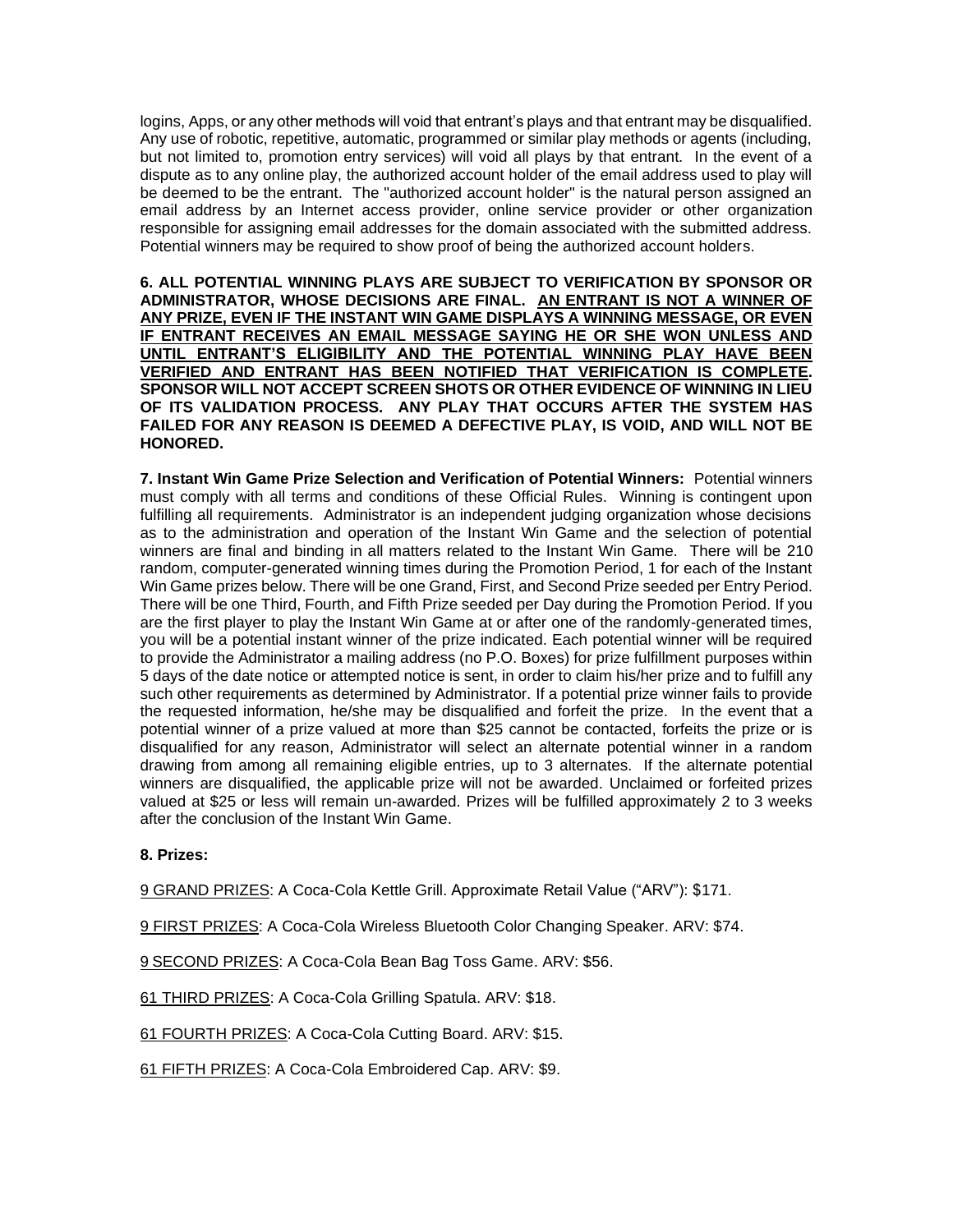For All Prizes: All details determined by Sponsor, in its sole discretion. No substitution, exchange or transfer of prize by any winner. Sponsor reserves the right to substitute any prize for one of equal or greater value. Odds of winning an Instant Win Game Prize depend on the number of prizes available during a particular Entry Period or Day, as applicable, divided by the number of eligible Instant Win Game plays during that time period. Each winner is responsible for all taxes and fees associated with prize receipt and/or use. Limit: 1 prize per person.

**9. Publicity:** Except where prohibited, participation in the Instant Win Game constitutes entrant's consent for Sponsor and its designees to use entrant's name, prize information, likeness and state of residence for promotional purposes in any media without further consideration.

**10. General Conditions:** In the event that the operation, security, or administration of the Instant Win Game is impaired in any way for any reason, including, but, not limited to, fraud, technical failures, regularly-scheduled maintenance, outbreak of widespread illness, pandemic, or other similar occurrence, social unrest, virus or other technical problem, the Sponsor may, in its sole discretion, either: (a) suspend the Instant Win Game to address the impairment and then resume the Instant Win Game in a manner that best conforms to the spirit of these Official Rules; or (b) cancel the Instant Win Game and award the prizes in a random drawing from among all eligible entries received up to the time of impairment. The Sponsor reserves the right in its sole discretion to disqualify any individual it finds to be tampering with the entry process or the operation of the Instant Win Game or to be acting in violation of these Official Rules or those of any other promotion, or in an unsportsmanlike or disruptive manner. Any attempt by any person to undermine the legitimate operation of the Instant Win Game may be a violation of criminal and civil law, and, should such an attempt be made, the Sponsor reserves the right to seek damages from any such person to the fullest extent permitted by law. The Sponsor's failure to enforce any term of these Official Rules shall not constitute a waiver of that provision.

**11. Release and Limitations of Liability:** Except where prohibited, by participating in the Instant Win Game, entrants agree to release and hold harmless The Coca-Cola Company, Coca-Cola bottlers, Kum & Go, L.C., Merkle Inc., and their respective parents, subsidiaries, affiliates, promotional partners, prize partners, agents and agencies, and the officers, directors and employees of them (the "Released Parties") from and against any claim or cause of action arising out of participation in the Instant Win Game or receipt or use of any prize, including, but not limited to: (a) unauthorized human intervention in the Instant Win Game; (b) technical errors related to computers, servers, providers, printers or telephone or network lines; (c) printing errors or human error; (d) errors in the administration of the Instant Win Game or the processing of registrations and game plays; (e) late, lost, or undeliverable mail; or (f) injury or damage to persons or property which may be caused, directly or indirectly, in whole or in part, from entrant's participation in the Instant Win Game or receipt of any prize. Entrant further agrees that in any cause of action, the Released Parties' liability will be limited to the cost of entering and participating in the Instant Win Game and in no event shall the Released Parties be liable for attorney's fees. Entrant waives the right to claim any damages whatsoever, including, but not limited to, punitive, consequential, direct, or indirect damages. If for any reason an entrant's entry is confirmed to have been erroneously deleted, lost, or otherwise destroyed or corrupted, entrant's sole remedy is another Instant Win Game play, if it is possible. If the Instant Win Game, or any part of it, is discontinued for any reason, Sponsor, in its sole discretion, may elect to hold a random drawing from among all eligible entries received up to the date of discontinuance for any prize offered herein. No more than the stated number of prizes will be awarded. In the event that production, technical, seeding, programming or any other reasons cause more than the stated number of prizes as set forth herein to be available and/or claimed, Sponsor reserves the right to award only the stated number of prizes by a random drawing among all legitimate, un-awarded, eligible prize claims.

**12. Disputes:** Entrant agrees that: (a) any and all disputes, claims and causes of action arising out of or connected with this Instant Win Game or any prizes awarded shall be resolved individually, without resort to any form of class action, and exclusively by the United States District Court for the Eastern District of Michigan (Southern Division) or the appropriate Michigan State Court located in